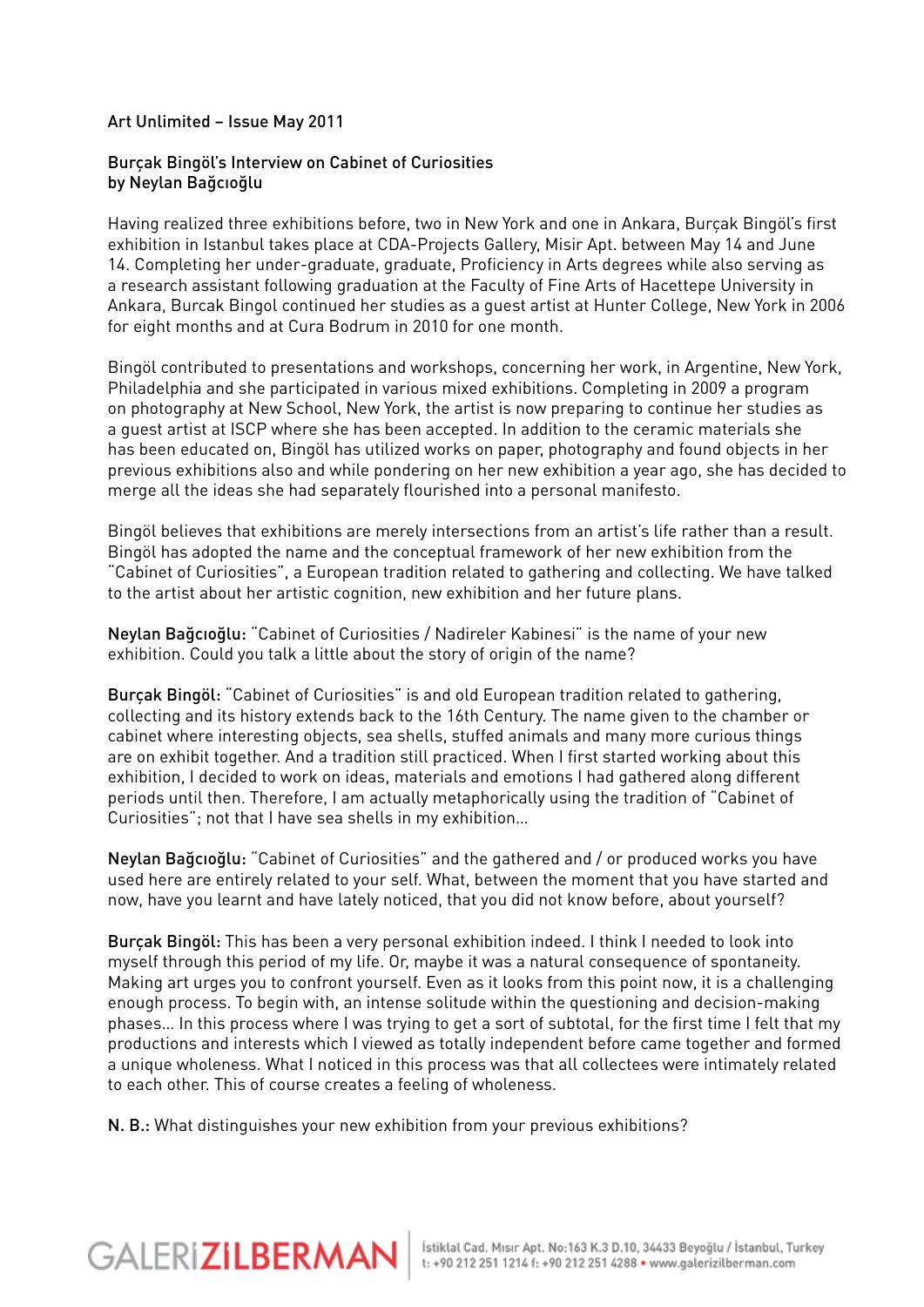B. B.: This is my first solo exhibition in Istanbul. I cannot state that you could separate it very sharply from previous exhibitions. It was a very high priority for me that it was at a range of age where I begin to learn to accept what life brings along, where I feel the value of time with all her majesty and that it was more intense and more intimate.

N. B.: Ceramic is a material most frequently not preferred in modern art. At which point and how did you decide to work with ceramics?

B. B.: Actually, it's more like ceramics decided to work with me, I guess. When I had just entered an academic career process, I realized in a blink that proficiency in arts was over.

Ceramic is a very difficult material. In terms of both technique and meaning, it is exceedingly detailed and problematical. Its closed associations with both history and industry have kept it outside modernism. Therefore, we do not encounter it frequently amongst the masterpieces of art history. Thus, the very same associations, I believe, make ceramic a special material of modern art that is ready to be processed, used.

While each workshop process is a type of struggle, considering ceramics the technical and physical difficulties may reach maddening dimensions. I guess, the desire to challenge all this also started the passionate relationship with ceramics that hovers between love and hate. It will be very romantic, but earth teaches the person about patience.

N. B.: "Fragility" is one of the most significant aspects of ceramics. How does this fragility affect your works, how are you utilizing this situation?

B. B: The fragility of this strange material resistant to fire, air, water, time is its only weak point. It looks like a human as it is. I liken to humans considering our fragilities disguised beyond our very strong stances. On the other side, this is actually what makes us human.

The fractures, cracks in ceramics are frequently encountered as defects, errors, unwanted situations. Nevertheless, this is the reality of the material, a quintessential quality of it… My willing use of fractures in ceramics is equivalent to my appreciation of its nature…

In this exhibition, fragility implicitly wanders between the works; a single table and a chair, made of ceramics, while inviting to sit also create an awkward situation with their fragilities.

N. B.: Part – whole relationship is one of the themes you have studied in your works. Is it something that could be likened to the individual – society relationship? That, you know, affects / changes each other and renders each other individually un-considerable?

B. B.: What you say is true. Parts come together within specific relationship networks to form a structure. Therefore, they are inter-dependent, they need each other. Actually, this is the method that is used in the formation of all sorts of systems. The part – whole relationship and the pattern idea I consequently reached are the most important keywords defining the exhibition. The individual and the relationship between the individuals consequently determine the structure of the society. This organic structure, too, is full of defects and faults, but these are also natural parts of the operation of the system… Honestly, this also is a field that interests me much and that I enjoy observing.

N. B.: In addition to your one-on-one art production, you also curate. Could you talk about this experience of yours?